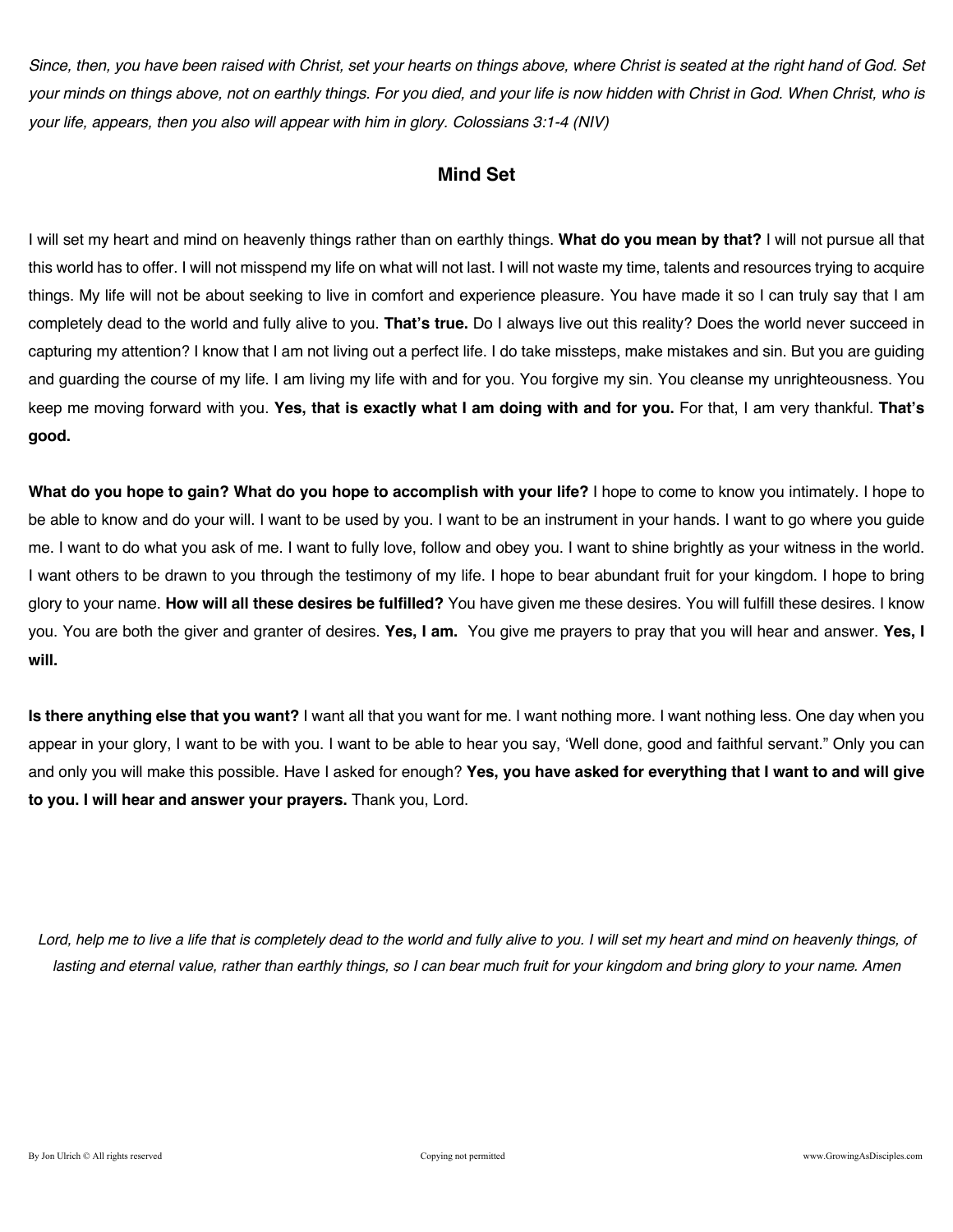#### **Becoming Like Christ** *On Things Above*

Since, then, you have been raised with Christ, set your hearts on things above, where Christ is seated at the right hand of God. Set your minds on things above, not on earthly things. For you died, and your life is now hidden with Christ in God. When Christ, who is your life, appears, then you also will appear with him in glory.

NIV Colossians 3:1-4

#### **Becoming Like Christ** *On The Realities Of Heaven*

Since you have been raised to new life with Christ, set your sights on the realities of heaven, where Christ sits in the place of honor at God's right hand. Think about the things of heaven, not the things of earth. For you died to this life, and your real life is hidden with Christ in God. And when Christ, who is your life, is revealed to the whole world, you will share in all his glory.

NLT Colossians 3:1-4

#### **Becoming Like Christ** *Things That Are Above*

So if you have been raised with Christ, seek the things that are above, where Christ is, seated at the right hand of God. Set your minds on things that are above, not on things that are on earth, for you have died, and your life is hidden with Christ in God. When Christ who is your life is revealed, then you also will be revealed with him in glory.

NRSV Colossians 3:1-4

#### **Becoming Like Christ** *Eternal Treasures That Are Above*

IF THEN you have been raised with Christ [to a new life, thus sharing His resurrection from the dead], aim at and seek the [rich, eternal treasures] that are above, where Christ is, seated at the right hand of God. And set your minds and keep them set on what is above (the higher things), not on the things that are on the earth. For [as far as this world is concerned] you have died, and your [new, real] life is hidden with Christ in God. When Christ, Who is our life, appears, then you also will appear with Him in [the splendor of His] glory.

AMP Colossians 3:1-4

#### **Becoming Like Christ** *The Things Above*

Therefore if you have been raised up with Christ, keep seeking the things above, where Christ is, seated at the right hand of God. Set your mind on the things above, not on the things that are on earth. For you have died and your life is hidden with Christ in God. When Christ, who is our life, is revealed, then you also will be revealed with Him in glory.

NASB Colossians 3:1-4

#### **Becoming Like Christ** *Things That Are Above*

If then you have been raised with Christ, seek the things that are above, where Christ is, seated at the right hand of God. Set your minds on things that are above, not on things that are on earth. For you have died, and your life is hidden with Christ in God. When Christ who is your life appears, then you also will appear with him in glory.

ESV Colossians 3:1-4

 **Becoming Like Christ** *Which Are Above*

If then you were raised with Christ, seek those things which are above, where Christ is, sitting at the right hand of God. Set your mind on things above, not on things on the earth. For you died, and your life is hidden with Christ in God. When Christ who is our life appears, then you also will appear with Him in glory.

NKJV Colossians 3:1-4

### **Becoming Like Christ** *Things Over Which Christ Presides*

So if you're serious about living this new resurrection life with Christ, act like it. Pursue the things over which Christ presides. Don't shuffle along, eyes to the ground, absorbed with the things right in front of you. Look up, and be alert to what is going on around Christ—that's where the action is. See things from his perspective. Your old life is dead. Your new life, which is your real life—even though invisible to spectators—is with Christ in God. He is your life. When Christ (your real life, remember) shows up again on this earth, you'll show up, too—the real you, the glorious you. Meanwhile, be content with obscurity, like Christ.

#### MSG Colossians 3:1-4

### **Becoming Like Christ** *Rich Treasures And Joys Of Heaven*

Since you became alive again, so to speak, when Christ arose from the dead, now set your sights on the rich treasures and joys of heaven where he sits beside God in the place of honor and power. Let heaven fill your thoughts; don't spend your time worrying about things down here. You should have as little desire for this world as a dead person does. Your real life is in heaven with Christ and God. And when Christ who is our real life comes back again, you will shine with him and share in all his glories.

TLB Colossians 3:1-4

#### **Becoming Like Christ** *What Is In Heaven*

Since you were raised from the dead with Christ, aim at what is in heaven, where Christ is sitting at the right hand of God. Think only about the things in heaven, not the things on earth. Your old sinful self has died, and your new life is kept with Christ in God. Christ is our life, and when he comes again, you will share in his glory.

NCV Colossians 3:1-4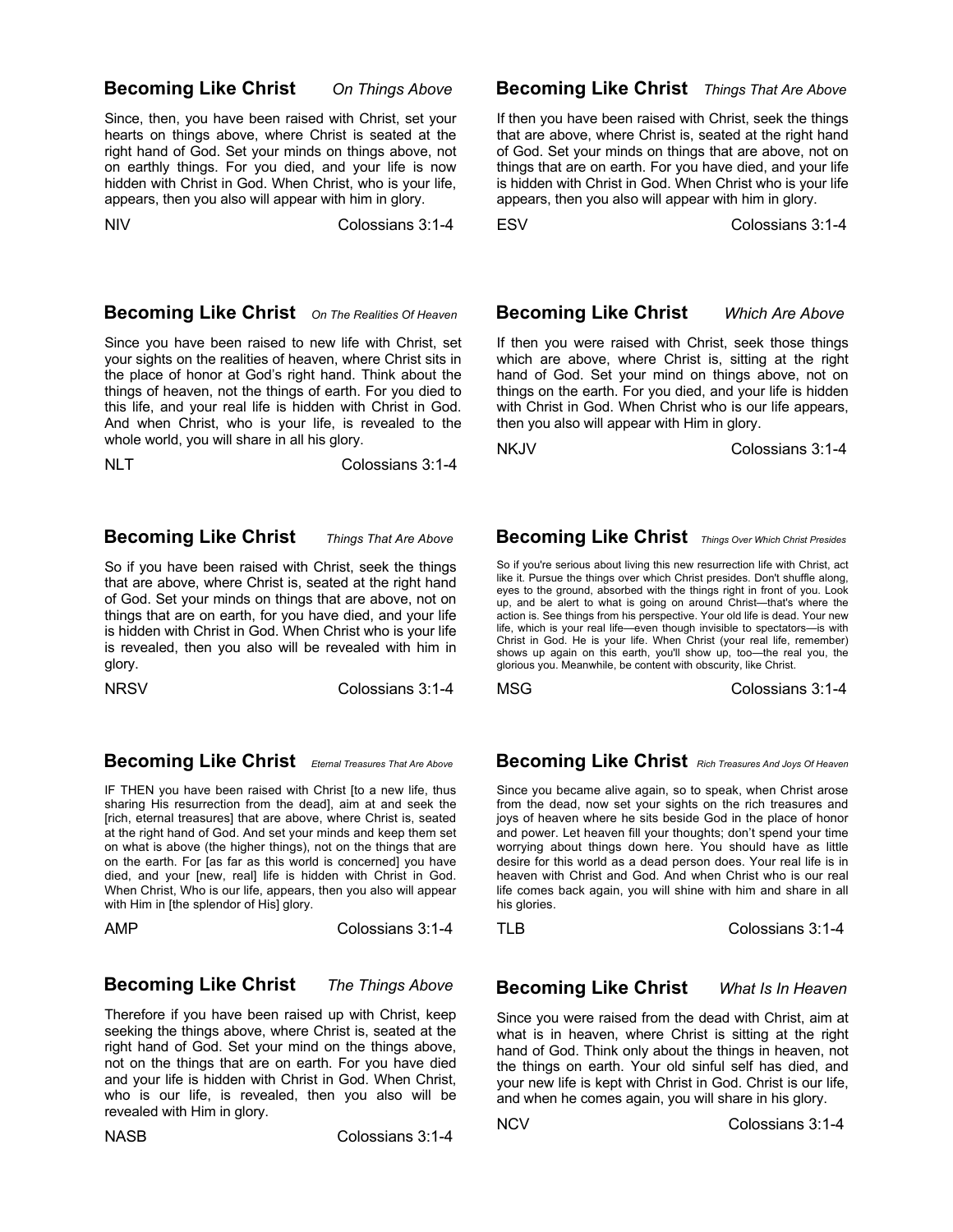# **Set Your Minds** Year \_\_\_\_ Week\_\_\_\_ Day \_\_\_\_ Date\_\_\_\_\_\_

**Becoming Like Christ** – Colossians 3:1-4 **In Context:** *Read Colossians 3*

## **Begin With Prayer:** *Here I am Lord. I Am Listening.*

**Meditating On God's Word:** *(What is God speaking to your heart?)*

Since, then, you have been raised with Christ, set your hearts on things above, where Christ is seated at the right hand of God. Set your minds on things above, not on earthly things. For you died, and your life is now hidden with Christ in God. When Christ, who is your life, appears, then you also will appear with him in glory. Colossians 3:1-4 (NIV)

#### **Considering The Words***: (What words speak to your heart?)*

Since, then, | you have been | raised with Christ, | set your hearts on | things above, | where Christ | is seated | at the right hand | of God. | Set your minds on | things above, | not on | earthly things. | For | you died, | and | your life | is now | hidden with Christ | in God. | When Christ, | who is | your life, | appears, | then | you also | will appear | with him | in glory. Colossians 3:1-4 (NIV)

\_\_\_\_\_\_\_\_\_\_\_\_\_\_\_\_\_\_\_\_\_\_\_\_\_\_\_\_\_\_\_\_\_\_\_\_\_\_\_\_\_\_\_\_\_\_\_\_\_\_\_\_\_\_\_\_\_\_\_\_\_\_\_\_\_\_\_\_\_\_\_ \_\_\_\_\_\_\_\_\_\_\_\_\_\_\_\_\_\_\_\_\_\_\_\_\_\_\_\_\_\_\_\_\_\_\_\_\_\_\_\_\_\_\_\_\_\_\_\_\_\_\_\_\_\_\_\_\_\_\_\_\_\_\_\_\_\_\_\_\_\_\_

### **Praying The Scripture:** *(What prayer from your heart will you write?)*

Lord, help me to live a life that is completely dead to the world and fully alive to you. I will set my heart and mind on heavenly things, of lasting and eternal value, rather than earthly things, so I can bear much fruit for your kingdom and bring glory to your name. Amen \_\_\_\_\_\_\_\_\_\_\_\_\_\_\_\_\_\_\_\_\_\_\_\_\_\_\_\_\_\_\_\_\_\_\_\_\_\_\_\_\_\_\_\_\_\_\_\_\_\_\_\_\_\_\_\_\_\_\_\_\_\_\_\_\_\_\_\_\_\_\_

### **What It Means:** *(What questions speak to your heart?) (Suggested questions for small group discussion are in bold)*

\_\_\_\_\_\_\_\_\_\_\_\_\_\_\_\_\_\_\_\_\_\_\_\_\_\_\_\_\_\_\_\_\_\_\_\_\_\_\_\_\_\_\_\_\_\_\_\_\_\_\_\_\_\_\_\_\_\_\_\_\_\_\_\_\_\_\_\_\_\_\_  $\_$  . The contribution of the contribution of  $\mathcal{L}_1$  ,  $\mathcal{L}_2$  ,  $\mathcal{L}_3$  ,  $\mathcal{L}_4$  ,  $\mathcal{L}_5$  ,  $\mathcal{L}_6$  ,  $\mathcal{L}_7$  ,  $\mathcal{L}_8$  ,  $\mathcal{L}_9$  ,  $\mathcal{L}_1$  ,  $\mathcal{L}_2$  ,  $\mathcal{L}_3$  ,  $\mathcal{L}_5$  ,  $\mathcal{L}_6$  ,  $\mathcal{L}_$  $\_$  . The contribution of the contribution of  $\mathcal{L}_1$  ,  $\mathcal{L}_2$  ,  $\mathcal{L}_3$  ,  $\mathcal{L}_4$  ,  $\mathcal{L}_5$  ,  $\mathcal{L}_6$  ,  $\mathcal{L}_7$  ,  $\mathcal{L}_8$  ,  $\mathcal{L}_9$  ,  $\mathcal{L}_1$  ,  $\mathcal{L}_2$  ,  $\mathcal{L}_3$  ,  $\mathcal{L}_5$  ,  $\mathcal{L}_6$  ,  $\mathcal{L}_$  $\_$  . The contribution of the contribution of  $\mathcal{L}_1$  ,  $\mathcal{L}_2$  ,  $\mathcal{L}_3$  ,  $\mathcal{L}_4$  ,  $\mathcal{L}_5$  ,  $\mathcal{L}_6$  ,  $\mathcal{L}_7$  ,  $\mathcal{L}_8$  ,  $\mathcal{L}_9$  ,  $\mathcal{L}_1$  ,  $\mathcal{L}_2$  ,  $\mathcal{L}_3$  ,  $\mathcal{L}_5$  ,  $\mathcal{L}_6$  ,  $\mathcal{L}_$  $\_$  . The contribution of the contribution of  $\mathcal{L}_1$  ,  $\mathcal{L}_2$  ,  $\mathcal{L}_3$  ,  $\mathcal{L}_4$  ,  $\mathcal{L}_5$  ,  $\mathcal{L}_6$  ,  $\mathcal{L}_7$  ,  $\mathcal{L}_8$  ,  $\mathcal{L}_9$  ,  $\mathcal{L}_1$  ,  $\mathcal{L}_2$  ,  $\mathcal{L}_3$  ,  $\mathcal{L}_5$  ,  $\mathcal{L}_6$  ,  $\mathcal{L}_$  $\_$  . The contribution of the contribution of  $\mathcal{L}_1$  ,  $\mathcal{L}_2$  ,  $\mathcal{L}_3$  ,  $\mathcal{L}_4$  ,  $\mathcal{L}_5$  ,  $\mathcal{L}_6$  ,  $\mathcal{L}_7$  ,  $\mathcal{L}_8$  ,  $\mathcal{L}_9$  ,  $\mathcal{L}_1$  ,  $\mathcal{L}_2$  ,  $\mathcal{L}_3$  ,  $\mathcal{L}_5$  ,  $\mathcal{L}_6$  ,  $\mathcal{L}_$  $\_$  . The contribution of the contribution of  $\mathcal{L}_1$  ,  $\mathcal{L}_2$  ,  $\mathcal{L}_3$  ,  $\mathcal{L}_4$  ,  $\mathcal{L}_5$  ,  $\mathcal{L}_6$  ,  $\mathcal{L}_7$  ,  $\mathcal{L}_8$  ,  $\mathcal{L}_9$  ,  $\mathcal{L}_1$  ,  $\mathcal{L}_2$  ,  $\mathcal{L}_3$  ,  $\mathcal{L}_5$  ,  $\mathcal{L}_6$  ,  $\mathcal{L}_$  $\_$  . The contribution of the contribution of  $\mathcal{L}_1$  ,  $\mathcal{L}_2$  ,  $\mathcal{L}_3$  ,  $\mathcal{L}_4$  ,  $\mathcal{L}_5$  ,  $\mathcal{L}_6$  ,  $\mathcal{L}_7$  ,  $\mathcal{L}_8$  ,  $\mathcal{L}_9$  ,  $\mathcal{L}_1$  ,  $\mathcal{L}_2$  ,  $\mathcal{L}_3$  ,  $\mathcal{L}_5$  ,  $\mathcal{L}_6$  ,  $\mathcal{L}_$  $\_$  . The contribution of the contribution of  $\mathcal{L}_1$  ,  $\mathcal{L}_2$  ,  $\mathcal{L}_3$  ,  $\mathcal{L}_4$  ,  $\mathcal{L}_5$  ,  $\mathcal{L}_6$  ,  $\mathcal{L}_7$  ,  $\mathcal{L}_8$  ,  $\mathcal{L}_9$  ,  $\mathcal{L}_1$  ,  $\mathcal{L}_2$  ,  $\mathcal{L}_3$  ,  $\mathcal{L}_5$  ,  $\mathcal{L}_6$  ,  $\mathcal{L}_$  $\_$  . The contribution of the contribution of  $\mathcal{L}_1$  ,  $\mathcal{L}_2$  ,  $\mathcal{L}_3$  ,  $\mathcal{L}_4$  ,  $\mathcal{L}_5$  ,  $\mathcal{L}_6$  ,  $\mathcal{L}_7$  ,  $\mathcal{L}_8$  ,  $\mathcal{L}_9$  ,  $\mathcal{L}_1$  ,  $\mathcal{L}_2$  ,  $\mathcal{L}_3$  ,  $\mathcal{L}_5$  ,  $\mathcal{L}_6$  ,  $\mathcal{L}_$ 

 $\_$  , and the set of the set of the set of the set of the set of the set of the set of the set of the set of the set of the set of the set of the set of the set of the set of the set of the set of the set of the set of th

What have earthly things have you set aside so you can pursue heavenly things?

**Why would pursuing earthly things be one of the surest ways to misspend your life? When has your heart and mind been in conflict over what you would pursue in life?**

How are you pursuing heavenly things that are of lasting and of eternal value?

How are you living a life that is completely dead to the world and fully alive to God?

#### **How has setting your heart and mind on heavenly things changed the entire course of your life?**

What fruit have you born for the kingdom of God has you have set your heart and mind on heavenly things?

### **Living It Out:** *(What action step is God guiding your heart to take?)*

Make pursuing heavenly things that are of lasting and eternal value the goal of your life.

### **Seeing It Happen:** *(What are you trusting God for in your heart?)*

Have faith that your life will be well spent as you pursue heavenly versus earthly things.

#### **Get Ready To Share:** *(What can you share with others from your heart?)*

Share with another person or your small group how you are engaged in pursing heavenly versus earthly things.

\_\_\_\_\_\_\_\_\_\_\_\_\_\_\_\_\_\_\_\_\_\_\_\_\_\_\_\_\_\_\_\_\_\_\_\_\_\_\_\_\_\_\_\_\_\_\_\_\_\_\_\_\_\_\_\_\_\_\_\_\_\_\_\_\_\_\_\_\_\_\_

\_\_\_\_\_\_\_\_\_\_\_\_\_\_\_\_\_\_\_\_\_\_\_\_\_\_\_\_\_\_\_\_\_\_\_\_\_\_\_\_\_\_\_\_\_\_\_\_\_\_\_\_\_\_\_\_\_\_\_\_\_\_\_\_\_\_\_\_\_\_\_

\_\_\_\_\_\_\_\_\_\_\_\_\_\_\_\_\_\_\_\_\_\_\_\_\_\_\_\_\_\_\_\_\_\_\_\_\_\_\_\_\_\_\_\_\_\_\_\_\_\_\_\_\_\_\_\_\_\_\_\_\_\_\_\_\_\_\_\_\_\_\_

### **Close With Prayer:** *Quiet Yourself Before The Lord*

*Pause And Offer Prayers Of… With An Attitude Of Faith Listen To What The Lord Wants To Say To You*

Adoration… \_\_\_\_\_\_\_\_\_\_\_\_\_\_\_\_\_\_\_\_\_\_\_\_\_\_\_\_\_\_\_\_\_\_\_\_\_\_\_\_\_\_\_\_\_\_\_\_\_\_\_\_\_\_\_\_\_\_\_\_\_\_\_\_\_\_\_\_\_\_\_\_\_\_\_\_\_\_\_ Thanksgiving...  $\textsf{Confession...}\qquad \qquad \underline{\hspace{25pt}}$ Intercession... \_\_\_\_\_\_\_\_\_\_\_\_\_\_\_\_\_\_\_\_\_\_\_\_\_\_\_\_\_\_\_\_\_\_\_\_\_\_\_\_\_\_\_\_\_\_\_\_\_\_\_\_\_\_\_\_\_\_\_\_\_\_\_\_\_\_\_\_\_\_\_\_\_\_\_\_\_\_\_ Petition… \_\_\_\_\_\_\_\_\_\_\_\_\_\_\_\_\_\_\_\_\_\_\_\_\_\_\_\_\_\_\_\_\_\_\_\_\_\_\_\_\_\_\_\_\_\_\_\_\_\_\_\_\_\_\_\_\_\_\_\_\_\_\_\_\_\_\_\_\_\_\_\_\_\_\_\_\_\_\_